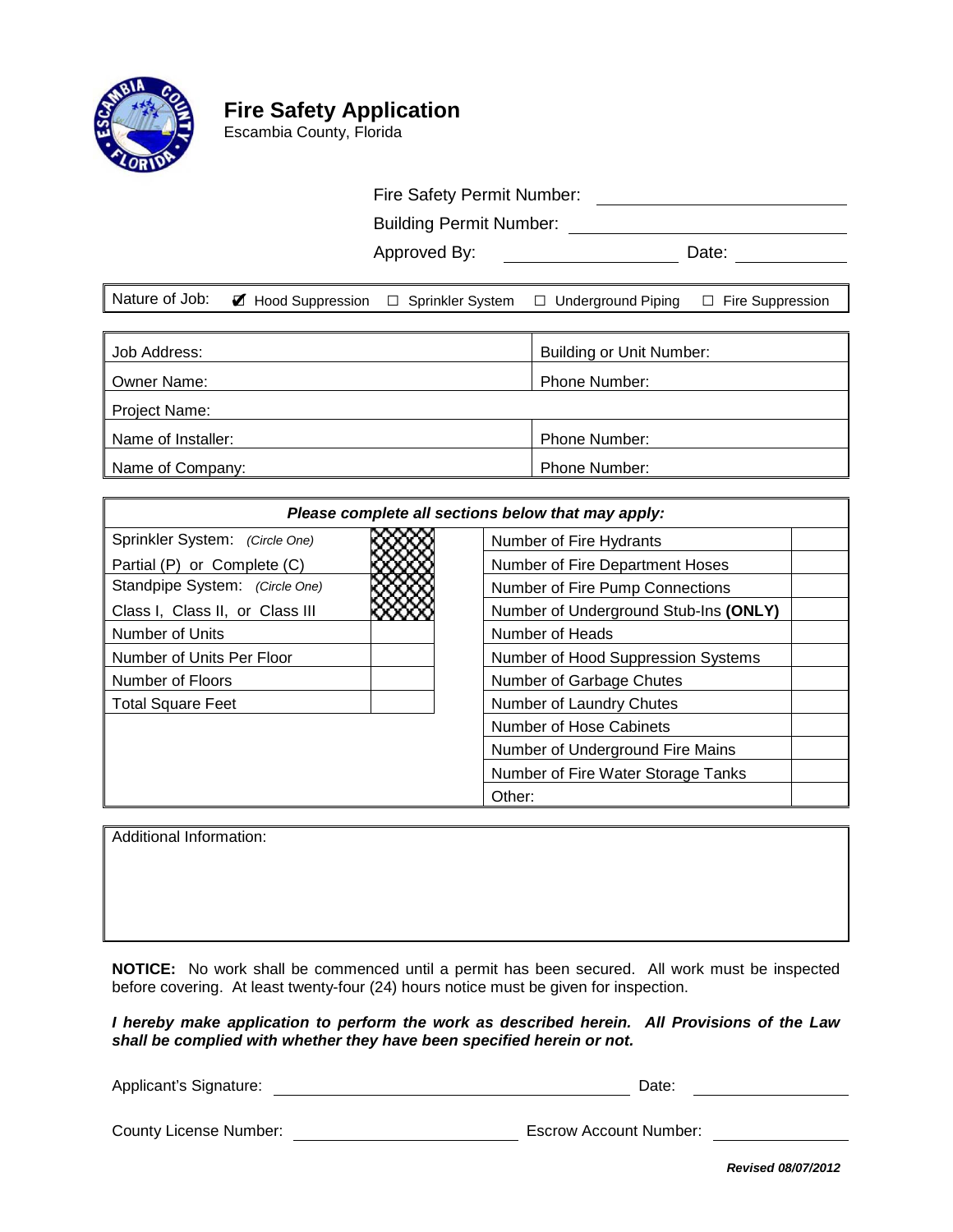

#### **FIRE PREVENTION DIVISION PUBLIC SAFETY BUREAU**

## WET CHEMICAL SYSTEM PLANS SUBMITTAL CHECKLIST NFPA 17A (2009 EDITION)

The following Wet Chemical System Plans Submittal Checklist is required information for wet chemical system permit review. Use of the form does not guarantee that plans will be accepted on the first submittal, but will aid in reducing the number of re-submittals required due to the lack of information or conflicting information being provided. T**his checklist should not be considered to be all-inclusive. Additional information may be required. Use of this checklist will not eliminate the requirement for a good knowledge and understanding of NFPA 17A.**

For issuance of the wet chemical system permit and prior to any installation and inspection request, the following information and/or forms shall be completed, submitted and approved.

- □ **Completed & approved permit application.**
- **□ Include payment for permit fees.**
- **□ Three (3) sets of shop drawings/plans.**

*Any material installed or work performed prior to the issuance of a permit will be subject to two times the permit fee and/or required to be removed. A hard copy of the permit and an approved set of plans are required to be maintained on the job site at all times and must be on site prior to any worked being performed unless a limited early start request has been granted. Limited early start requests are considered on a case by case basis, are required to be submitted in writing on letter head and are not automatically granted.* 

- □ **6.1\* Specifications.** Specifications for wet chemical fire extinguishing systems shall be drawn up with care under the supervision of a trained person and with the advice of the authority having jurisdiction.
- □ **6.1.1** The following items shall be included in the specifications:
	- (1) Designation of the authority having jurisdiction and indication of whether plans are required

(2) Statement that the installation conforms to this standard and meets the approval of the authority having jurisdiction

(3) Indication that only equipment that is referenced in the manufacturer's listed installation and maintenance manual or alternate suppliers' components that are listed for use with the specific extinguishing system shall be used

(4) Identification of special auxiliary devices acceptable to the system manufacturer and the authority having jurisdiction

(5) List of the specific tests, if any, that are required

(6) Identification of the hazard to be protected and including such information as physical dimensions, cooking appliances, energy sources for each appliance, and air handling equipment

- □ **6.2\* Review and Certification.** Design and installation of systems shall be performed only by persons properly trained and qualified to design and/or install the specific system being provided. The installer shall provide certification to the authority having jurisdiction that the installation is in complete agreement with the terms of the listing and the manufacturer's instructions and/or approved design.
- $\Box$  6.3 Plans. Where plans are required, the responsibility for their preparation shall be entrusted only to trained persons.
- $\Box$  **6.3.1** The plans shall be drawn to an indicated scale or be suitably dimensioned and shall be reproducible.

#### *Opposite side of this page is required to be completed and signed.*